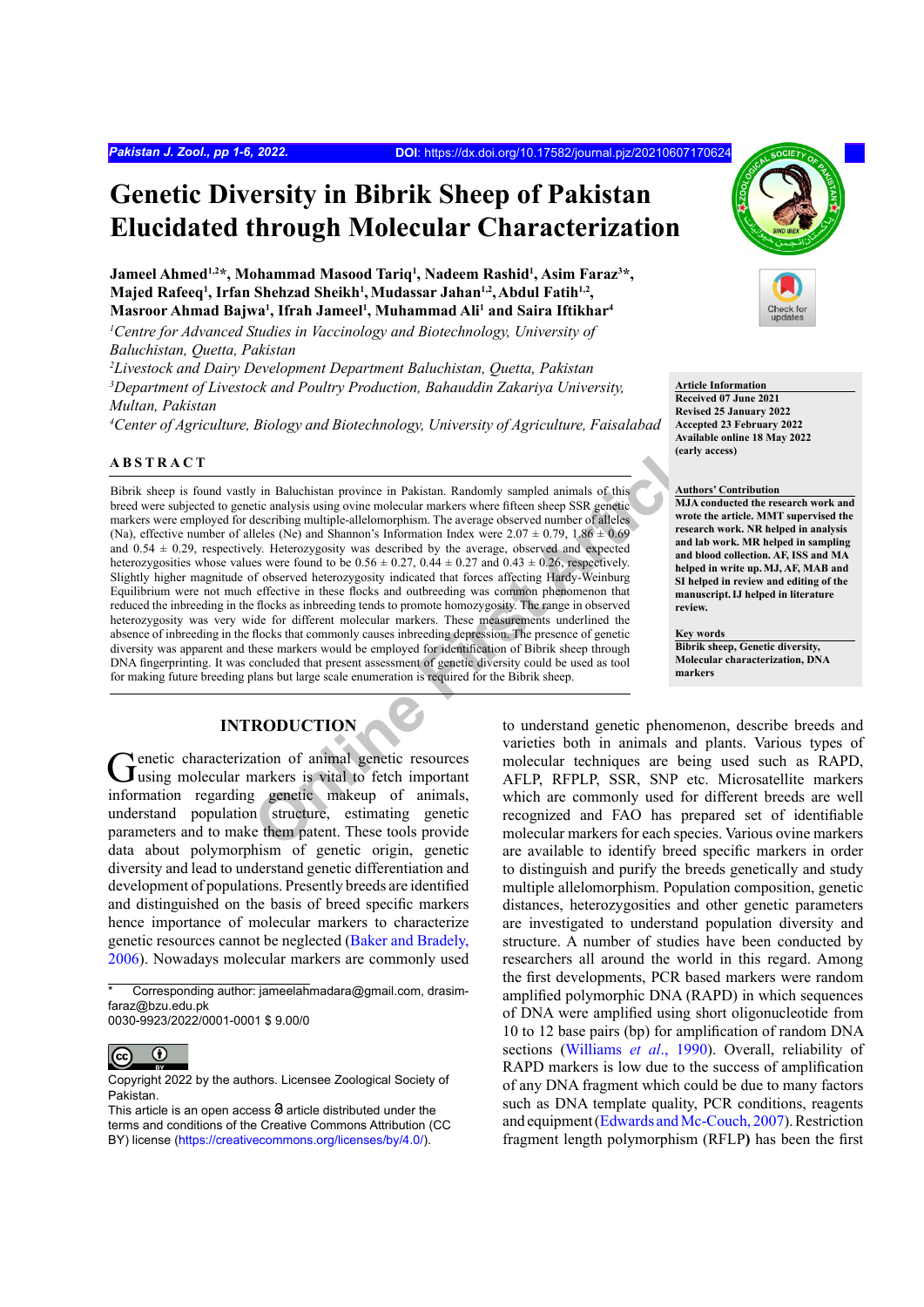genomic DNA-based molecular marker produced from a specific application of southern blot analysis ([Kumar](#page-4-2) *et al*[., 201](#page-4-2)8). As RFLP and RAPD have some short comings, so other molecular markers are preferred (Garcia *et al*., 2004). Worldwide studies are vastly available regarding molecular/ genetic characterization of animals. A few studies in Pakistan have also been conducted about genetic characterization of sheep (Kari sheep by [Sohail](#page-4-3) *et al*., [2010;](#page-4-3) Mengali, Balochi, Beverigh and Harnai sheep by Tariq *et al*[., 2012;](#page-4-4) Harnai by Ali *et al*[., 2016](#page-4-5)). The current study was planned to perform genetic characterization of Bibrik sheep of Balcoshitan through molecular markers.

#### **MATERIALS AND METHODS**

<span id="page-1-0"></span>**Table I. List of ovine markers used in present study.**

sheep including both male and female was collected from different flocks in their breeding tract (25 samples each from Multi-Purpose Sheep Research Station, Yet Abad and Research Station Tomagh, District, Loralai, Balochistan, Pakistan). Whole blood (7 ml) collected from each animal in vacutainer tubes previously containing the anticoagulant ethylene-diamine-tetra-acetic acid (EDTA) was safely transported to HiTech analytical laboratory of the Centre for Advanced Studies in Vaccinology and Biotechnology for further processing. The blood samples were stored at -20°C until DNA isolation was performed. The analysis was conducted at Hi-Tech Laboratory (CASVAB), University of Balochistan, Quetta.

DNA was extracted from the whole blood by using genomic DNA purification kit (Puregene-Gentra System,

|              |               | Whole blood of unrelated randomly selected Bibrik     | genomic DNA purification kit (Puregene-Gentra System, |  |  |  |  |
|--------------|---------------|-------------------------------------------------------|-------------------------------------------------------|--|--|--|--|
|              |               | Table I. List of ovine markers used in present study. |                                                       |  |  |  |  |
| No.          | Marker gene   | Chromosome                                            | Primer Sequence 5'-3'                                 |  |  |  |  |
| $\mathbf{1}$ | OarFCB128     | OAR <sub>2</sub>                                      | F: ATAAAGCATCTTCTCTTTATTTCCTCGC                       |  |  |  |  |
|              |               |                                                       | R: CAGCTGAGCAACTAAGACATACATGCG                        |  |  |  |  |
| 2            | OarCP34       | OAR3                                                  | F: GCTGAACAATGTGATATGTTCAGG                           |  |  |  |  |
|              |               |                                                       | R: GGGACAATACTGTCTTAGATGCTGC                          |  |  |  |  |
| 3            | OarCP38       | OAR10                                                 | F: CAATTTGGTGCATATTCAAGGTTGC                          |  |  |  |  |
|              |               |                                                       | R: GCAGTCGCAGCAGGCTGAAGAGG                            |  |  |  |  |
| 4            | OarJMP58      | OAR <sub>26</sub>                                     | F: GAAGTCATTGAGGGGTCGCTAACC                           |  |  |  |  |
|              |               |                                                       | R: CTTCATGTTCACAGGGTCAGGG                             |  |  |  |  |
| 5            | OarFCB304     | OAR19                                                 | F: CCCTAGGAGCTTTCAATAAAGAATCGG                        |  |  |  |  |
|              |               |                                                       | R: CGCTGCTGTCAACTGGGTCAGGG                            |  |  |  |  |
| 6            | OarAE129      | OAR5                                                  | F: AATCCAGTGTGTGAAAGACTAATCCAG                        |  |  |  |  |
|              |               |                                                       | R: GTAGATCAAGATATAGAATATTTTTCAACACC                   |  |  |  |  |
| 7            | <b>BM1329</b> | OAR6                                                  | F: TTGTTTAGGCAAGTCCAAAGTC                             |  |  |  |  |
|              |               |                                                       | R: AACACCGCAGCTTCATCC                                 |  |  |  |  |
| 8            | BM8125        | OAR17                                                 | F: CTCTATCTGTGGAAAAGGTGGG                             |  |  |  |  |
|              |               |                                                       | R: GGGGGTTAGACTTCAACATACG                             |  |  |  |  |
| 9            | HUJ616        | OAR13                                                 | F: TTCAAATACACATTGACAGGG                              |  |  |  |  |
|              |               |                                                       | R: GGACCTTTGGCAATGGAAGG                               |  |  |  |  |
| 10           | DYMS1         | OAR <sub>20</sub>                                     | F: AACAACATCAAACAGTAAGAG                              |  |  |  |  |
|              |               |                                                       | R: CATAGTAACAGATCTTCCTACA                             |  |  |  |  |
| 11           | SRCRSP9       | CHI12                                                 | F: AGAGGATTGGAAATGGAATC                               |  |  |  |  |
|              |               |                                                       | R: GCACTCTTTTCAGCCCTAATG                              |  |  |  |  |
| 12           | OarFCB226     | OAR <sub>2</sub>                                      | F: CTATATGTTGCCTTTCCCTTCCTGC                          |  |  |  |  |
|              |               |                                                       | R: GTGAGTCCCATAGAGCATAAGCTC                           |  |  |  |  |
| 13           | SRCRSP5       | OAR18                                                 | F: GGACTCTACCAACTGAGCTACAAG                           |  |  |  |  |
|              |               |                                                       | R: GTTTCTTTGAAATGAAGCTAAAGCAATG C                     |  |  |  |  |
| 14           | ILSTS11       | OAR9                                                  | F: GCTTGCTACATGGAAAGTGC                               |  |  |  |  |
|              |               |                                                       | R: CTAAAAGTCAGAGCCCTACC                               |  |  |  |  |
| 15           | ILSTS28       | OAR3                                                  | F: TCCAGATTTTGTACCAGACC                               |  |  |  |  |
|              |               |                                                       | R: GTCATGTCATACCTTTGAGC                               |  |  |  |  |

Denaturation 94 °C; annealing 72 °C; extension 72 °C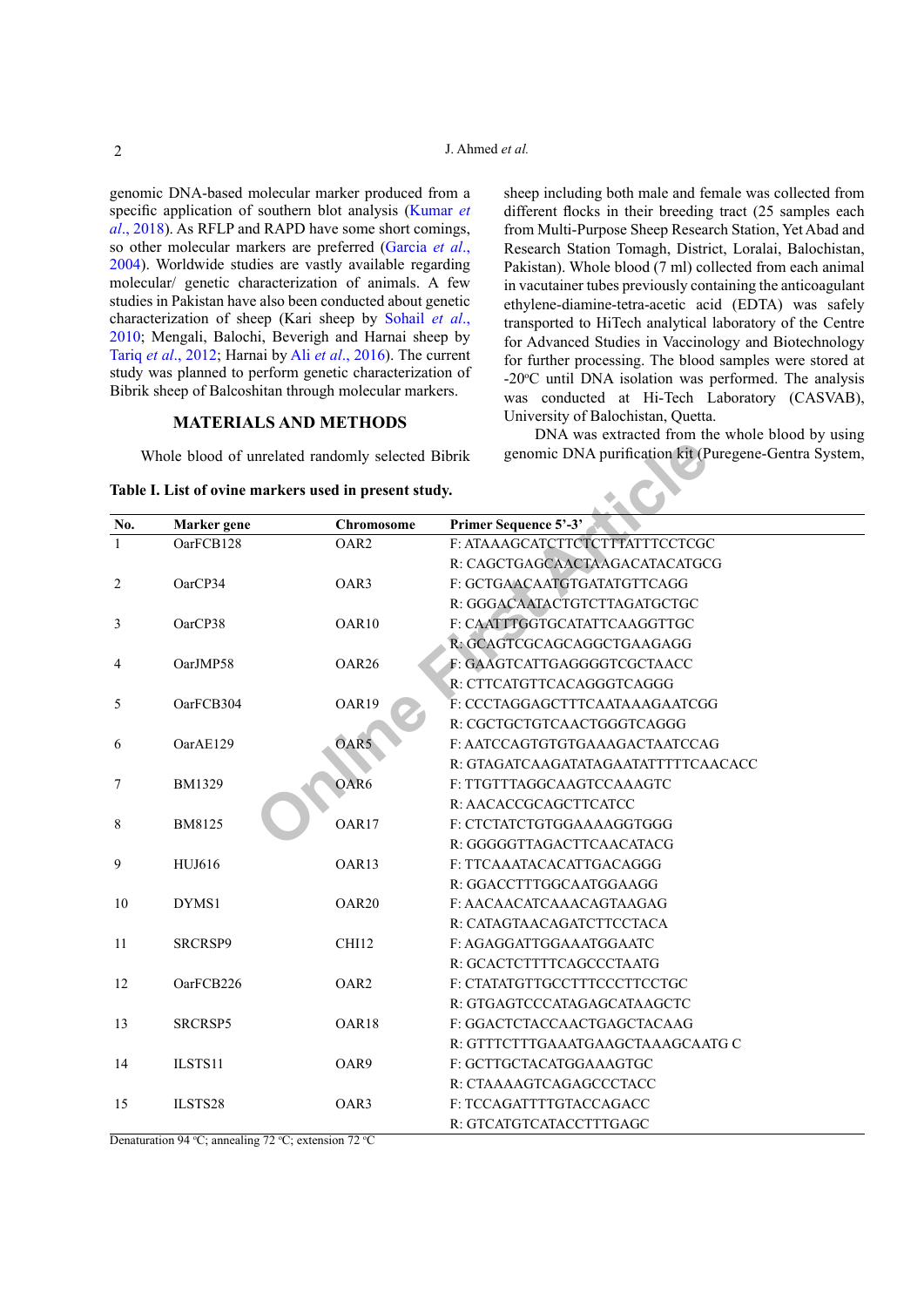USA). All PCR reactions (DNA sample of 50 Bibrik sheep) were carried out in 25pl reaction volume containing 100 ng total genomic DNA, 0.5 pM of each primer, 200 pM of dNTPs, 50 mM KCl, 10 mM Tris, 2.0 mM  $MgCl<sub>2</sub>$  and 1.0 unit of DNA Taq polymerase. Different conditions used for amplification cycles were  $95^{\circ}$ C for 7 min, followed by 35 cycles each consisting of a denaturation step of 30 sec at 94°C, annealing step of 30 sec and an extension step of 1 min at  $72^{\circ}$ C. The final cycle was followed by 10 min extension at  $72^{\circ}$ C. All amplification reactions were performed using Palm Cycler PCR System (Corbett Research) a programmable thermo cycler. Various SSR markers used were OarFCBl28, OarCP34, OarCP38, OarJMP58, OarFCB304, OarAEl29, BMl329, BM8125, HUJ616, DYMS1, SRCRSP9, OarFCB226, SRCRSP5, ILSTSll and ILSTS28 (Table I). The annealing temperature for each primer was fixed accordingly. A total of 3075 reactions were accomplished on PCR and the products of PCR were analysed on 5% agarose gel by employing the Thermo Scientific 0 Range Ruler 5bp DNA ladder.

CRSP9, OarFCB226, SRCRSP5, on gel showing two alleles, OarFC<br>
1928 (Table I). The annealing suggesting two alleles, OarFC<br>
primer was fixed accordingly. A indicating 1 allele, Oar129 has<br>
suggesting two alleles, BM8125 pro The genetic parameters including observed number of alleles (Na), effective number of alleles (Ne), Shannon's Information Index (SI), observed homozygosity (obs. hom.), observed heterozygosity (obs. het.), expected homozygosity (exp. hom.), expected heterozygosity (exp. het.) and average heterozygosity (ave. het.) were calculated using POPGENE32 software version 1.32 (Nei, 1973). To estimate genetic diversities and Fixation Indices that is, FIS (within population inbreeding estimates), FIT (total inbreeding estimates) and FST (measurement of population differentiation), the same software (POPGENE32) was used. Distribution of alleles of different gene markers is shown in [Figure 1](#page-2-0).



<span id="page-2-0"></span>Fig. 1. Distribution of alleles of different gene markers.

#### **RESULTS AND DISCUSSION**

From 15 ovine SSR markers run parallel to DNA samples of Bibrik sheep breed using 5bp DNA ladder (10) - 100bp) on agarose (5%) gel different number of bands were obtained corresponding to number alleles (ranging between 1 to 4). Appearance of different number of alleles is indicator of genetic polymorphism in the Bibrik sheep. The number of suggested alleles as indicated by the bands produced on the agarose against each primer indicated that multiple allelomorphism was present in Bibrik sheep. The OarFC128 primer produced 3 bands on the gel image (40, 50, 60 bp) signifying 3 alleles, OarCP34 generated 2 bands indicating two alleles, OarCP38 produced 2 bands on gel showing two alleles, OarJMP58 produced 2 bands suggesting two alleles, OarFCB304 produced 1 band indicating 1 allele, Oar129 has two bands showing two alleles, BM8125 produced three bands indicating three alleles, ILSTS28 generated 4 band indicating four alleles, and ILSTS11 amplified 2 bands suggesting 2 alleles ([Table](#page-2-1) II).

<span id="page-2-1"></span>**Table II. Population genetic parameters and genetic diversity of Bibrik sheep.**

| Locus          | Na        | Ne         | I     | Ho         | He         | Н<br>avg   | Nei        |
|----------------|-----------|------------|-------|------------|------------|------------|------------|
| OARFCB128      | 3.0       | 1.01       | 0.46  | 0.49       | 0.52       | 0.51       | 0.51       |
| OARCP34        | 2.0       | 1.07       | 0.78  | 0.81       | 0.19       | 0.18       | 0.18       |
| OARCP38        | 2.0       | 1.99       | 0.32  | 0.35       | 0.66       | 0.65       | 0.65       |
| OarJMP58       | 2.0       | 2.29       | 0.56  | 0.59       | 0.41       | 0.40       | 0.40       |
| OarFCB304      | 1.0       | 1.19       | 0.90  | 0.93       | 0.07       | 0.06       | 0.06       |
| OarAE129       | 2.0       | 1.51       | 1.11  | 1.0        | 0.0        | 0.0        | 0.0        |
| BM1329         | 2.0       | 1.83       | 0.67  | 0.70       | 0.29       | 0.29       | 0.29       |
| BM8125         | 3.0       | 2.03       | 0.81  | 0.84       | 0.16       | 0.15       | 0.15       |
| <b>HUJ616</b>  | 2.0       | 2.18       | 0.19  | 0.22       | 0.78       | 0.77       | 0.77       |
| DYMS1          | 1.0       | 1.28       | 0.012 | 0.04       | 0.96       | 0.95       | 0.95       |
| <b>SRCRSP9</b> | 2.0       | 1.56       | 0.52  | 0.55       | 0.46       | 0.45       | 0.45       |
| OarFCB226      | 2.0       | 3.15       | 0.62  | 0.65       | 0.35       | 0.34       | 0.34       |
| SRCRSP5        | 1.0       | 1.31       | 0.33  | 0.36       | 0.64       | 0.63       | 0.63       |
| ILSTS11        | 2.0       | 2.35       | 0.34  | 0.37       | 0.63       | 0.62       | 0.62       |
| ILSTS28        | 4.0       | 3.17       | 0.45  | 0.48       | 0.52       | 0.51       | 0.51       |
| Mean           | 2.1       | 1.86       | 0.54  | 0.56       | 0.44       | 0.43       | 0.43       |
|                | $\pm 0.8$ | $\pm 0.69$ | 士     | $\pm 0.27$ | $\pm 0.27$ | $\pm 0.26$ | $\pm 0.27$ |

Na, number of alleles observed; Ne, effective number of alleles; I, shannon's information index; Ho, observed heterozygosity; He, expected heterozygosity; Havg, average heteorzygosity; Nei, gen distance

Out of fifteen ovine molecular markers used in the present study, all yielded variable number of bands observed in the gel image and a total number of alleles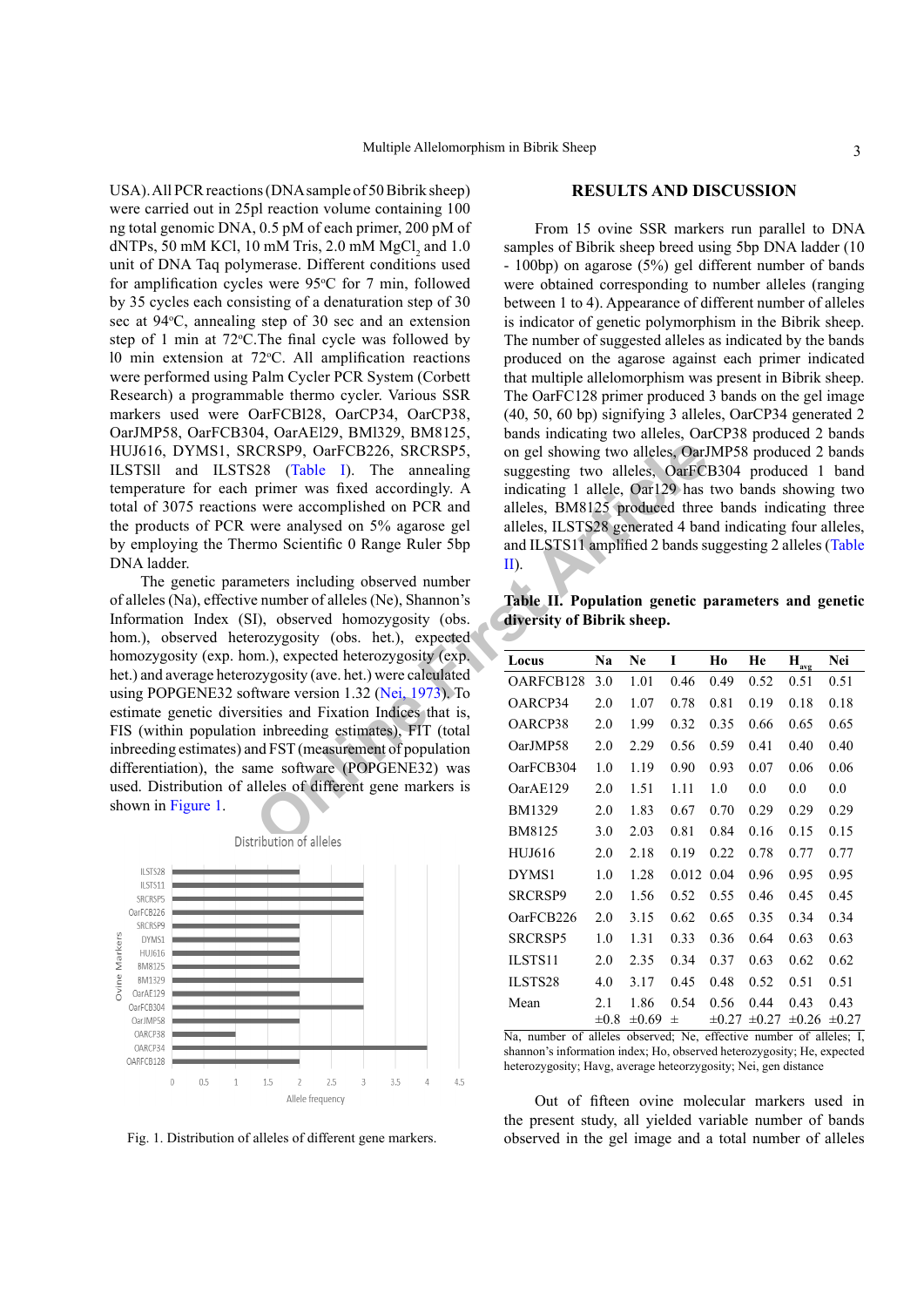obtained was 31 (on the average  $> 2$  alleles), with range of 1 (OarFCB304, DYMS1, SRCRSP5) to 4 (ILSTS28) recognizing polymorphism in the Bibrik sheep population. The Na, Ne and SI averaged  $2.067 \pm 0.799$ ,  $1.859 \pm 0.687$ and  $0.537 \pm 0.289$ , respectively [\(Table II\)](#page-2-1). The mean ( $\pm$ sd) observed, expected and average heterozygosities were found to be  $0.557 \pm 0.271$ ,  $0.443 \pm 0.271$  and  $0.433 \pm 0.271$ 0.269, respectively. The observed heterozygosity was in range of 0.039 (DYMS1) to 1.000 (OarAE129), expected heterozygosity 0.00 (OarAE129) to 0.961 (DYMS1) and average heterozygosity 0.00 (OarAE129) to 0.951 (DYMS1) for different molecular markers [\(Table II](#page-2-1)).

F-statistics is indicative of expected amount of heterozygosity in a population which may be the degree of reduction in heterozygosity. The observed heterozygosity in case of various markers as indicated by observed F value that ranged from 0.232 to 0.931 and averaged 0.592  $\pm$  0.232. The lower standard errors specified the prevalence of homozygosity to some extent in Bibrik population indicating intense inbreeding that showed the use of only few sires (rams) in the population that were closely related to ewes ([Table III](#page-3-0)).

<span id="page-3-0"></span>**Table III. F-statistics for Bibrik breed of sheep found in Balochistan.**

| Locus          |                | $K F_{\text{obd}}$ | F<br>min          | F<br>max | F<br>avg                          | s.e               | CI-95             | <b>Lower Upper</b><br>CI-95 |
|----------------|----------------|--------------------|-------------------|----------|-----------------------------------|-------------------|-------------------|-----------------------------|
| OARF-<br>CB128 | $\mathfrak{D}$ | 0.93               | 0.50              | 0.92     | 0.93                              | 0.02              | 0.50              | 0.92                        |
| OARCP34        | 4              | 0.29               | 0.25              | 0.75     | 0.53                              | 0.06 <sub>1</sub> | 0.28              | 0.74                        |
| OARCP38        | 1              | 0.0                | 0.0               | 0.0      | 0.0                               | 0.0               | 0.0               | 0.0                         |
| OarJMP58       | $\overline{2}$ | 0.72               | 0.50              | 0.92     | 0.82                              | 0.03              | 0.50              | 0.92                        |
| OarFCB304 3    |                | 0.46               | 0.33              | 0.82     | 0.64                              | 0.05              | 0.35              | 0.82                        |
| OarAE129       | 2              | 0.69               | 0.50              | 0.92     | 0.81                              | 0.03              | 0.50              | 0.92                        |
| BM1329         | 3              | 0.56               | 0.33              | 0.82     | 0.69                              | 0.04              | 0.35              | 0.82                        |
| BM8125         | $\overline{2}$ | 0.75               | 0.50              | 0.92     | 0.84                              | 0.02              | 0.50              | 0.92                        |
| <b>HUJ616</b>  | $\overline{2}$ | 0.71               | 0.50              | 0.93     | 0.82                              | 0.03              | 0.50              | 0.92                        |
| DYMS1          | $\overline{2}$ | 0.68               | 0.50              | 0.92     | 0.80                              | 0.04              | 0.50              | 0.92                        |
| <b>SRCRSP9</b> | 2              | 0.83               | 0.50              | 0.92     | 0.87                              | 0.01              | 0.50              | 0.92                        |
| OarFCB226      | $\mathbf{3}$   | 0.49               | 0.33              | 0.81     | 0.66                              | 0.05              | 0.34              | 0.81                        |
| <b>SRCRSP5</b> | 3              | 0.51               | 0.33              | 0.89     | 0.70                              | 0.05              | 0.34              | 0.89                        |
| ILSTS11        | 3              | 0.48               | 0.33              | 0.82     | 0.65                              | 0.04              | 0.34              | 0.82                        |
| ILSTS28        | $\mathfrak{D}$ | 0.76               | 0.50              | 0.92     | 0.84                              | 0.02              | 0.50              | 0.92                        |
| Mean           |                | $0.59\pm$<br>0.23  | $0.39\pm$<br>0.14 | 0.23     | $0.82 \pm 0.71 \pm 0.001$<br>0.22 | 0.03              | $0.39\pm$<br>0.14 | $0.39\pm$<br>0.14           |

K, number of heterozygous loci; F obd, F observed; F min, F minimum; F max, F maximum; F avg, F average; F denoted F-statistics; CI, confidence interval.

#### **DISCUSSION**

osity. The observed heterozygosity<br>
whan those values found in the pre-<br>
riches as indicated by observed F<br>
by [A](#page-4-7)li et al. (2016) 3.94 by Ahma<b[r](#page-4-5)>
0.232 to 0.931 and averaged 0.592 Musavi et al. (2011), 4.57 Yadav<br>
dard error Population genetic parameters are indicators of various phenomenon in the population and help in understating population structure. The phenomenon of polymorphism is generally related to presence of number of multiples alleles of a gene. In current study Na was 2.067±0.799 and Ne was 1.859±0.687 which was less than reported values in previous studies on other sheep breeds in the world (Ali *et al*[., 2016](#page-4-5) in Harnai breed 2.448±0.869; [Ahmad](#page-4-7) *et al*., 2014 in Kail sheep as 5.273; [Musavi](#page-4-8) *et al*., [2011](#page-4-8) in Hazargi sheep 6.296; [Yadave](#page-5-1) *et al*., 2011 in Indian sheep as 8.64; [Kumar](#page-4-2) *et al*., 2018 as 6.7). The Ne reported by these researchers in respective breeds were also higher than those values found in the present study except for 1.70 by Ali *et al*. (2016) 3.94 by [Ahmad](#page-4-7) *et al*. (2014), 4.394 by Musavi *et al*. (2011), 4.57 [Yadave](#page-5-1) *et al*. (2011), 3.658 by Kumar *et al*. (2018). SI as calculated in present research (0.537) was also lower than as reported in the previous studies: 0.59 (Ali *et al*., 2016), 1.58 [\(Musavi](#page-4-8) *et al*., 2011), 1.445 (Ahmad *et al*., 2014) 1.419 ([Kumar](#page-4-2) *et al*., 2018) in various sheep breeds. Muneeb *et al*. (2012) also reported obs. het., exp. het., polymorphic information content and SI, as  $0.67 \pm 0.19$ ,  $0.75 \pm 0.14$ ,  $0.71 \pm 0.16$  and  $1.69 \pm 0.51$ , respectively in Najdi sheep.

The first step of revealing the genetic diversity is to prefer using polymorphic microsatellite markers (Alvarez *et al*., 2004). As far as obs. het. was concerned it averaged 0.557±0.271. Ali *et al*. (2016) and Kumar *et al*[. \(2018\)](#page-4-2) reported lower obs. het. (0.336 and 0.512, respectively) while other studies have presented higher values of obs. het as compared to present findings 0.825 by [Musavi](#page-4-8) *et al*. (2011), 0.712 by Yama *et al*. (2011), 1.445 by [Ahmed](#page-4-7)  *et al*. (2014). Exp. het. in present findings (0.443) was lower than as reported by Ali *et al*. (2016), [Ahmed](#page-4-7) *et al*. (2014), Wajid *et al*. (2014), [Musavi](#page-4-8) *et al*. (2011), [Shariffi](#page-4-10)  *et al*[. \(2009\)](#page-4-10) reported as 0.602, 0.623, 0.718, 0.772, 0.77, respectively.

The ave. het. (0.433) and genetic diversity (0.433) values as found in the present study differed from other studies. Koray *et al*. (2020) reported obs. het. in Karayaka sheep as 0.171 (Giresun) to 0.376 (Ordu) and 0.757 (Samsun) to 0.845 (Ordu) in four area of Turkey, respectively. Ali *et al*[. \(2016\)](#page-4-5) has shown avg. het. as 0.347 and Nei as 0.347 in Harnai sheep, [Musavi](#page-4-8) *et al*. (2011) has reported higher values of avg. het. as 0.757 and 0.772, and Dalvit *et al*[. \(2009\)](#page-4-11) reported different and higher values in four Italian sheep breeds as 0.806, 0.801, 0.796 and 0.801. These results are possibly due to the differences in sampling populations in terms of the population's breeding strategy, genotypes and region's climatic conditions. Thus, adaptation may have caused this allelic richness and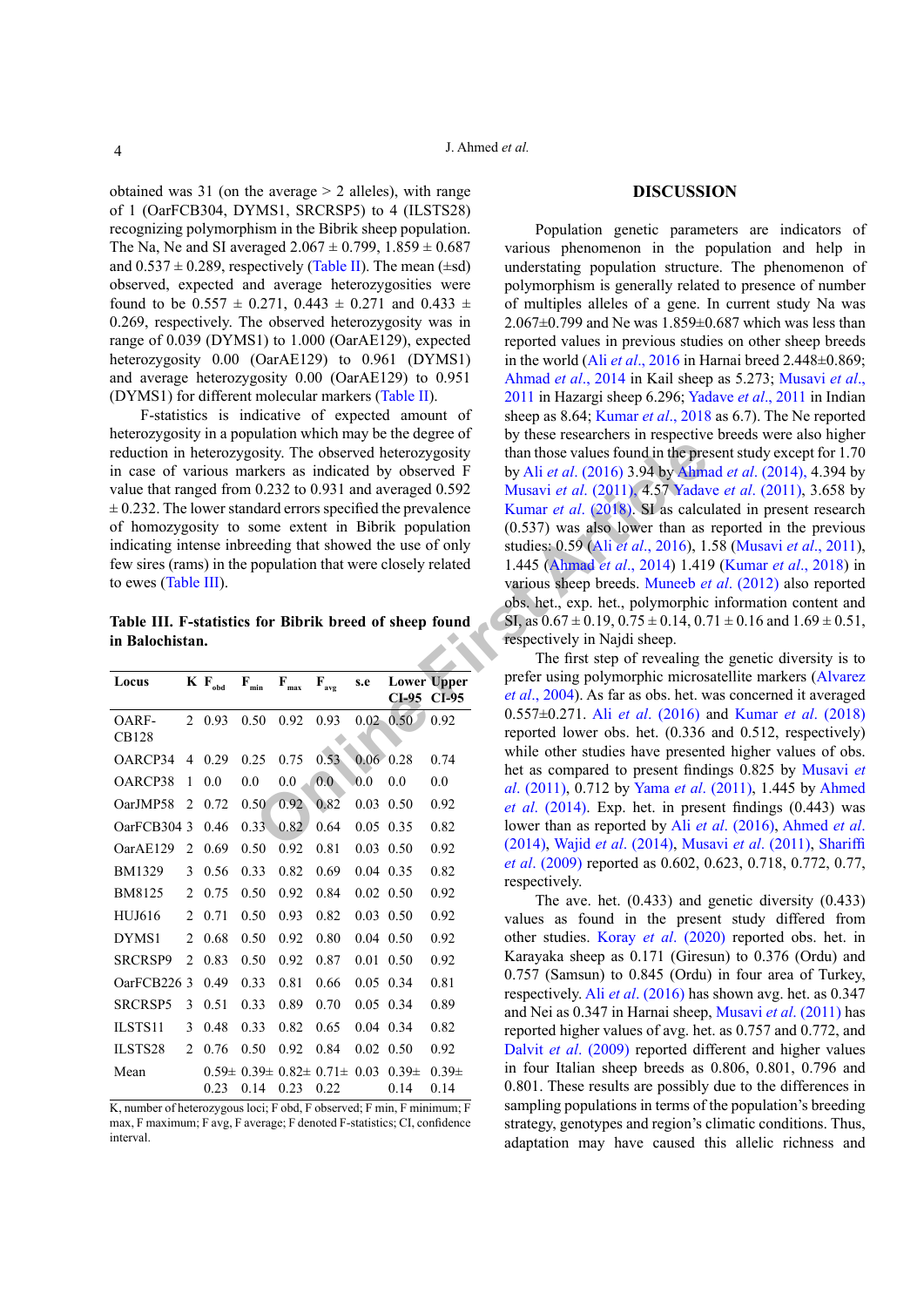diversity.

The F statistics found in present study indicated that half of the markers showed higher than average reduction in heterozygosity in Bibrik population. This reduction is leading to homozygous Bibrik population which is alarming situation as no selection would produce effective improvement in homozygous populations and inbreeding intensity is also on the increase leading to fixation of characters and causing inbreeding depression in various traits. Prevalence of homozygosity was also indicated by lower standard errors.

#### **CONCLUSION**

prompt decisions should be taken to<br>
prove the brought and outcrossing<br>
prove the breed by using distantly<br>
and a correspondent article<br>
and means and frequent changes in<br>
the second and frequent changes in<br>
Comparison of It is suggested that prompt decisions should be taken to avoid intense inbreeding in the population and outcrossing is recommended to improve the breed by using distantly related or totally unrelated males. The poor growth rate can be managed by rotating males and frequent changes in breeding males by keeping the flocks open. Mass selection might be adopted for increase in size of the animals that would ultimately lead to improved production from this breed. Also purity of the breed should have maintained by taking care of intense inbreeding or close breeding. It is also recommended that molecular markers are needed to identify and make the breed a patent. This animal genetic resource might be conserved and propagated by adopting latest molecular technologies in the form of biological markers which would identify breed specific markers to test the purity of the breed.

*Statement of conflict of interest*

The authors have declared no conflict of interest.

## **REFERENCES**

- <span id="page-4-7"></span>Ahmed, Z., Babar, M.E., Hussain, T., Nadeem, A., Awan, F.I., Wajid, A., Shah, S.A., and Ali, M.A., 2014. Genetic diversity analysis of Kail sheep by using microsatellite markers. *J. Anim. Pl. Sci*., **24**: 1329-1333.
- <span id="page-4-5"></span>Ali., M.K., Tariq, M.M., Din, Z.A., Rashid, N., Zai-U-Din, Mustafa, M.Z., Mengal, M.A., Razaq, A., Shafee, M. and Taj, M.K. 2016. Molecular characterizations of Harnai sheep breed in Balochistan. *Jokull J.*, **66**: 89-105.
- Alvarez, I., Royo, L., Fernandez, I., Gutiérrez, J., Gómez, E., and Goyache, F., 2004. Genetic relationships and admixture among sheep breeds from Northern Spain assessed using microsatellites. *J. Anim. Sci*., **82**: 2246–2252. <https://doi.org/10.2527/2004.8282246x>
- <span id="page-4-0"></span>Baker, R.J. and Bradley, R.D., 2006. Speciation in mammals and the genetic species concept. *J. Mammal*., **87**: 643-662. [https://doi.org/10.1644/06-](https://doi.org/10.1644/06-MAMM-F-038R2.1) [MAMM-F-038R2.1](https://doi.org/10.1644/06-MAMM-F-038R2.1)
- <span id="page-4-11"></span>Dalvit, C., Demarchi, M., Zanetti, E., and Cassandro, M., 2009. Genetic variation and population structure of Italian native sheep breeds undergoing in situ conservation. *J. Anim. Sci*., **87**: 3837-3844. <https://doi.org/10.2527/jas.2008-1682>
- <span id="page-4-1"></span>Edwards, J.D. and Mccouch, S.R., 2007. *Molecular markers for use in plant molecular breeding and germplasm evaluation*. Marker assisted selectioncurrent status and future perspectives in crops, livestock, forestry and fish, food and agriculture organization of the United Nations (FAO), Rome, pp. 29-49.
- Garcia, A.A.F., Benchimol, LL, Barbosa, A.M.M., Geraldi, I.O., Júnior, C.L.S. and Souza, A.P., 2004. Comparison of RAPD, RFLP, AFLP and SSR markers for diversity studies in tropical maize inbred lines. *Genet. mol. Biol*., **27**: 579-588. [https://](https://doi.org/10.1590/S1415-47572004000400019) [doi.org/10.1590/S1415-47572004000400019](https://doi.org/10.1590/S1415-47572004000400019)
- Koray, K., Cam, M.A. and Mercan, L., 2020. Genetic diversity and relationship among indigenous Turkish Karayaka sheep subpopulations. *Arch. Anim. Breed*., **63**: 269-275.
- <span id="page-4-2"></span>Kumar, S., Dahiya, S.P., Malik, Z.S. and Patil, 2018. Prediction of body weight from linear body measurements in sheep. *Indian J. Anim. Res*., **52**:1263-1266. [https://doi.org/10.18805/](https://doi.org/10.18805/ijar.B-3360) ijar.B-3360
- <span id="page-4-9"></span>Muneeb, M.M., Aljummah, R.S. and Alshaik, M.A., 2012. Genetic diversity of Najdi sheep based on microsatellite analysis. *Afri. J. Biotechnol.,* **11**: 14868-14876.
- <span id="page-4-8"></span>Musavi, A.M., Idam, N.Z. and Elamin, K.M., 2011. Regression analysis of linear body measurements on live weight in Sudanese Shugor Sheep. *Online J. Anim. Feed Res*., **2**: 27-29.
- <span id="page-4-6"></span>Nei, M., 1973. Analysis of gene diversity in subdivided populations. *Proc. natl. Acad. Sci. U.S.A*., **70**: 3321- 3323.<https://doi.org/10.1073/pnas.70.12.3321>
- <span id="page-4-10"></span>Sharifi, S.E., Amirini, C., Lavaf, A., Farasati, C. and Aminafshar, M., 2009. Genetic variation among different ecotypes of the Iranian Sanjabi sheep. *J. Anim. Vet. Adv*., **8**: 1173-1176.
- <span id="page-4-3"></span>Sohail, A., Khan, M.S., and Fatah, U.M., 2010. Factors affecting wool characteristics of Kari sheep in Pakistan. *Turk. J. Vet. Anim. Sci*., **34**: 485-492.
- <span id="page-4-4"></span>Tariq, M.M., Bajwa, M.A., Jawasreh, K., and Awan, M.A., 2012. Characterization of four indigenous